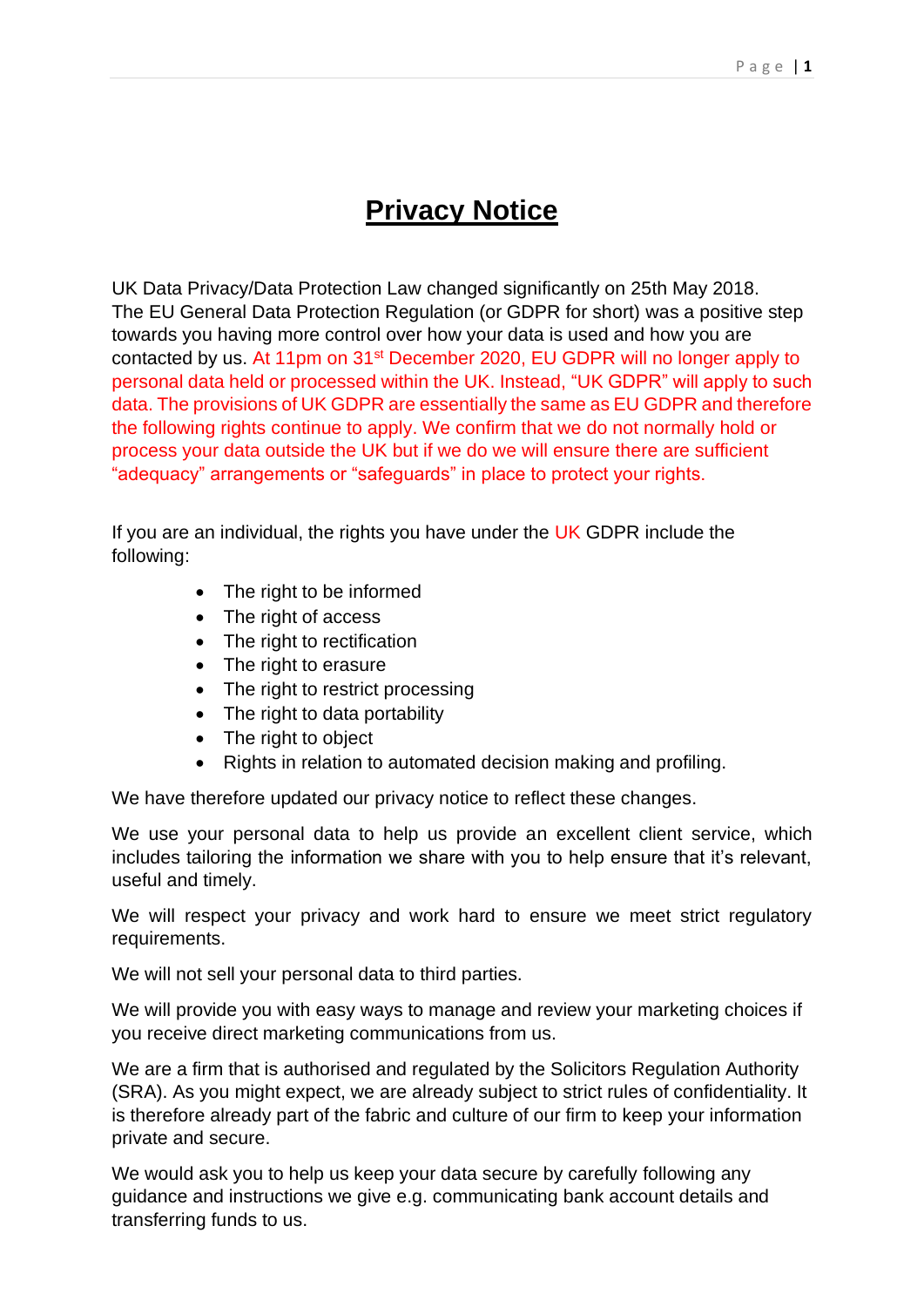We are sometimes obliged to share your Personal Data with external authorities without notifying you e.g. as required by the Anti-Money Laundering & Counter Terrorist Financing Act 2017. In all other cases, we will be transparent, and we will explain to you why we are requesting your data and how we are using it.

#### **Lawful Bases for Processing your Data**

The law states that we are allowed to use personal information only if we have a **proper and lawful reason** to do so. This includes sharing it with others outside the firm e.g. an auditor of a relevant quality standard.

The GDPR says we must have one or more of these reasons:

- **Contract:** the processing is necessary for a contract we have with an individual, or because they have asked us to take specific steps before entering into a contract.
- **Legal obligation:** the processing is necessary for you to comply with the law (not including contractual obligations).
- **Legitimate interests:** the processing is necessary for our legitimate interests or the legitimate interests of a third party unless there is a good reason to protect the individual's personal data which overrides those legitimate interests.
- **Consent:** the individual has given clear consent for us to process their personal data for a specific purpose.

A legitimate interest is when we have a business or commercial reason to use your information.

Here is a list of all the ways that we may use your personal data, and which of the reasons we rely on to do so.

| Use of your<br><b>Personal Data</b>                                                                                                 | Our<br>reason/justification<br>for processing          | <b>Legitimate Business Interest</b>                                                                                                                                                                                                |
|-------------------------------------------------------------------------------------------------------------------------------------|--------------------------------------------------------|------------------------------------------------------------------------------------------------------------------------------------------------------------------------------------------------------------------------------------|
| Opening, progressing,<br>closing, archiving and<br>storing a matter/case<br>file                                                    | Contract<br>Legitimate<br>Interest<br>Legal Obligation | Fulfilling your instructions (the<br>retainer)<br>Complying with regulations and the<br>law                                                                                                                                        |
| Direct marketing to you                                                                                                             | Legitimate<br>Interest                                 | Keeping our records up-to-date,<br>working out which of our products<br>and services may interest you and<br>telling you about them<br>Providing information on changes in<br>the law and inviting you to contact us<br>for advice |
| • To make and manage<br>client payments.<br>• To manage fees,<br>charges and interest<br>due to clients<br>• To collect and recover | Contract<br>Legitimate<br>Interest<br>Legal Obligation | Keeping accounts systems up-to-<br>date<br>Complying with SRA Accounts Rules<br>and other regulations<br>Effective and efficient management<br>of a sustainable business                                                           |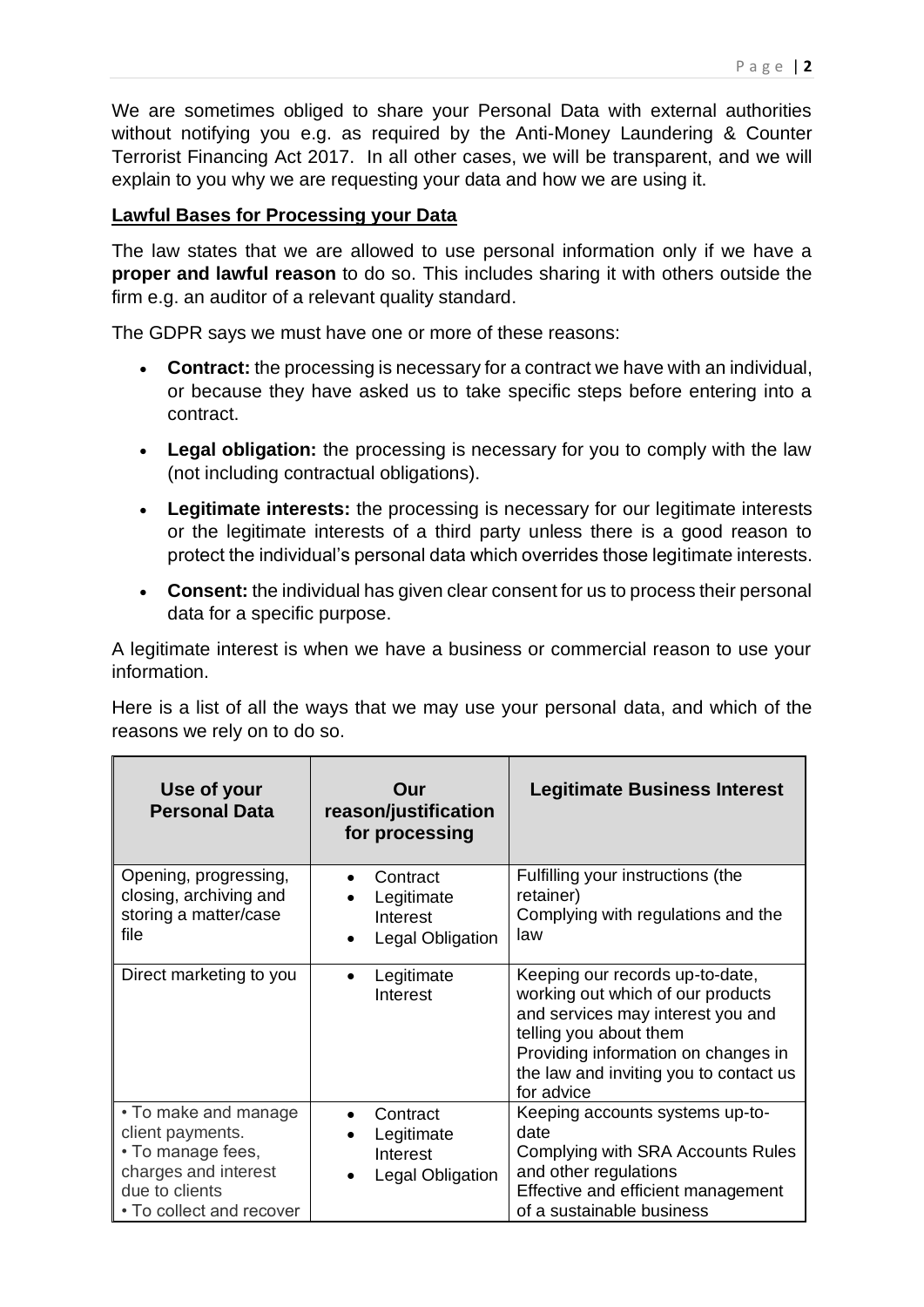| money that is owed to<br>us.                                                                                                                                                                                                                               |                                                                     |                                                                                                                                                                                                                                                                                                           |
|------------------------------------------------------------------------------------------------------------------------------------------------------------------------------------------------------------------------------------------------------------|---------------------------------------------------------------------|-----------------------------------------------------------------------------------------------------------------------------------------------------------------------------------------------------------------------------------------------------------------------------------------------------------|
| To detect, investigate,<br>report, and seek to<br>prevent financial crime.<br>• To manage risk for us<br>and our customers.<br>• To comply with laws<br>and regulations that<br>apply to us.<br>• To respond to<br>complaints and seek to<br>resolve them. | Contract<br>$\bullet$<br>Legitimate<br>Interest<br>Legal Obligation | Developing and improving how we<br>deal with financial crime including<br>suspected money laundering as well<br>as complying with our legal<br>obligations in this respect<br>Complying with regulations that<br>apply to us.<br>Being efficient about how we fulfil<br>our legal and contractual duties. |
| To run our business in<br>an efficient and proper<br>way. This includes<br>managing our financial<br>stability, business<br>capability, planning,<br>communications,<br>corporate governance,<br>and audit.                                                | Legitimate<br>Interest<br>Legal Obligation                          | Complying with the SRA Accounts<br>Rules and Code of Conduct and<br>other regulations that apply to us<br>Being effective and efficient about<br>how we run our business<br>To allow external consultants,<br>advisers and auditors to inspect files                                                      |
| To exercise our rights<br>and comply with<br>obligations set out in<br>agreements or<br>contracts                                                                                                                                                          | Legitimate<br>Interest<br>Legal Obligation                          | Complying with contractual<br>requirements e.g. for the provision to<br>clients of Public Funding by Public<br><b>Bodies</b>                                                                                                                                                                              |

### **Special Categories and Criminal Convictions Data**

Further to our lawful bases for processing personal data we rely on further conditions contained within the Data Protection Act 2018 (as amended by the Data Protection, Privacy and Electronic Communications (Amendments etc.)(EU Exit) Regulations 2019 and 2020) for processing these types of data. These conditions are contained in Schedule 1, Part 3 of the Act. The primary condition we rely on is known as "legal claims" where;

This condition is met if the processing—

- (a) is necessary for the purpose of, or in connection with, any legal proceedings (including prospective legal proceedings),
- (b) is necessary for the purpose of obtaining legal advice, or
- (c) is otherwise necessary for the purposes of establishing, exercising or defending legal rights

We would normally also rely on another condition in Schedule 1, Part 3 of the Act known as "consent" where, due to the nature of these types of data we would obtain your consent prior to processing them.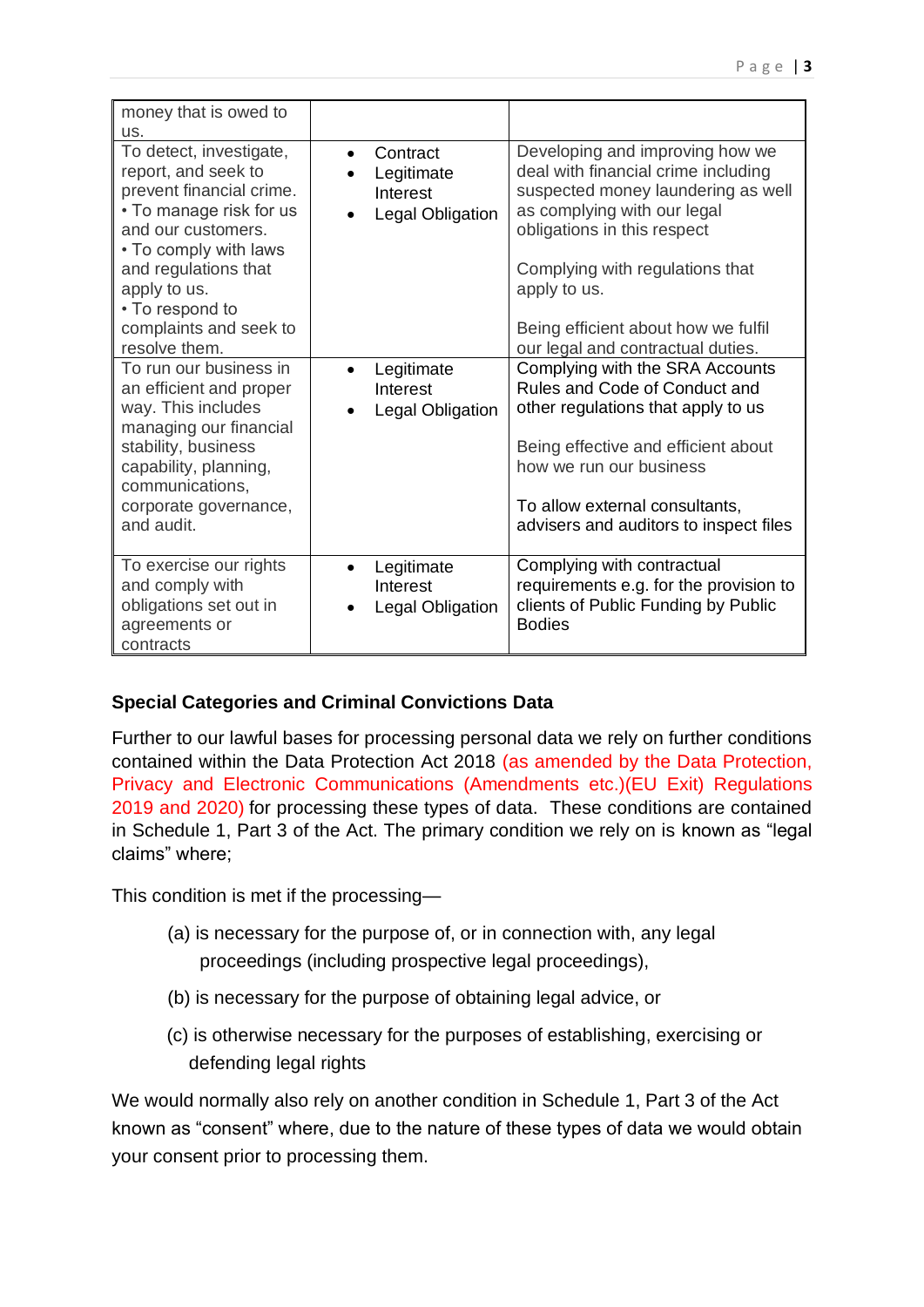If our reason for processing data is in connection with the Schedule 1, Part 2 of the Act, condition 18, safeguarding of individuals and children at risk,. This is because the processing will be necessary for the purposes of;

(a) protecting an individual from neglect or physical, mental or emotional harm, or

(b) protecting the physical, mental or emotional well-being of an individual,

In this condition;

- (a) in the circumstances, consent to the processing cannot be given by the data subject;
- (b) in the circumstances, we cannot reasonably be expected to obtain the consent of the data subject to the processing;
- (c) the processing must be carried out without the consent of the data subject because obtaining the consent of the data subject would prejudice the provision of the protection

Also, due to the nature of these data types, we comply with Schedule 1, Part 4 of the Data Protection Act which requires us to have an appropriate written policy explaining our security procedures, and data retention periods and we are required to retain this policy document and produce it to the Information Commissioner on request. Our policy is set out in the firm's Information Management & Security Policy.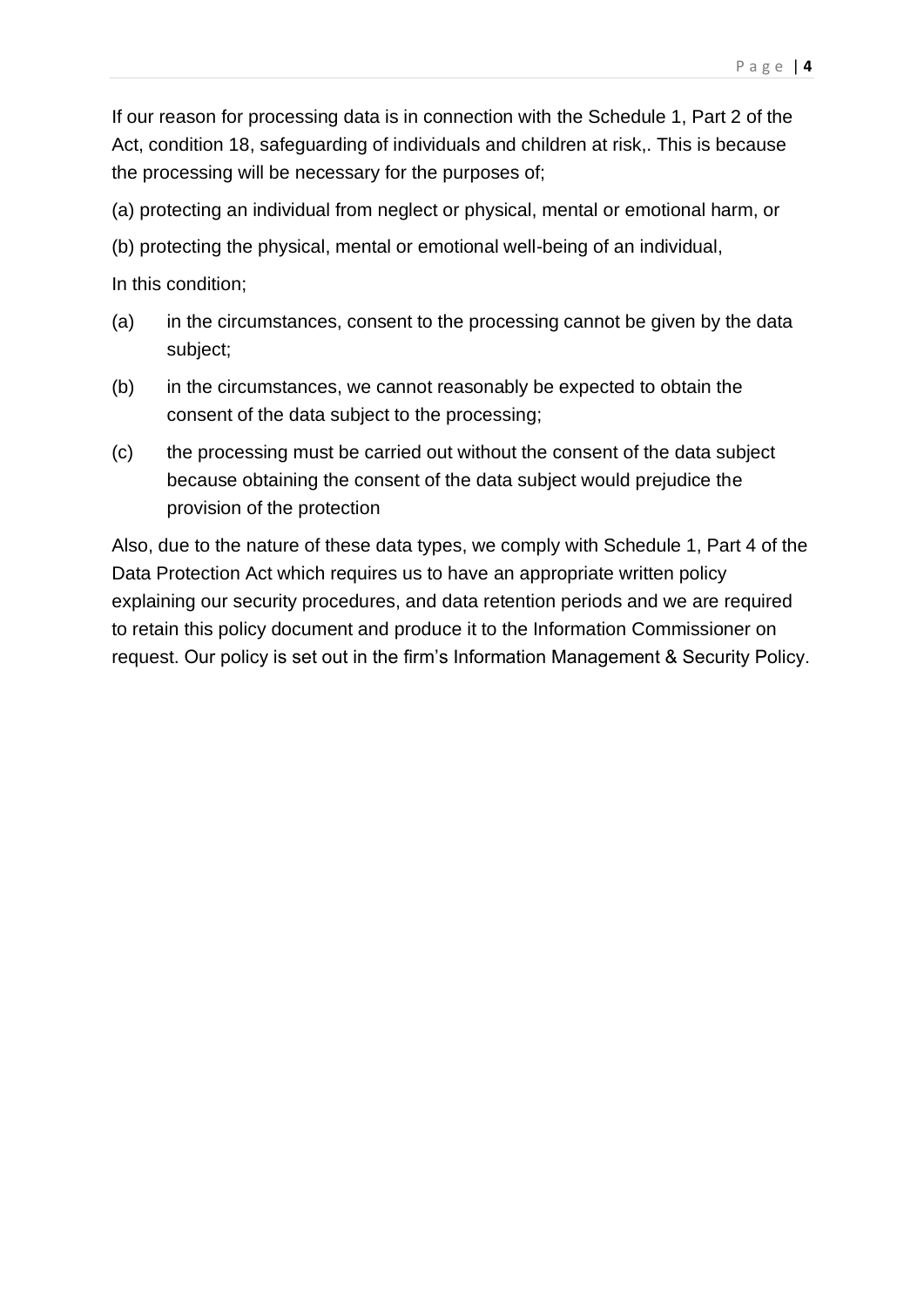# **Types of Personal Data we process**

| <b>Type of Personal</b><br><b>Information</b> | <b>Description</b>                                                                                                                                                                                                                                                                                                                                                     |  |  |
|-----------------------------------------------|------------------------------------------------------------------------------------------------------------------------------------------------------------------------------------------------------------------------------------------------------------------------------------------------------------------------------------------------------------------------|--|--|
| Financial                                     | Your Bank account details and your financial status and<br>information                                                                                                                                                                                                                                                                                                 |  |  |
| <b>Contact Information</b>                    | Where you live and how to contact you                                                                                                                                                                                                                                                                                                                                  |  |  |
| Socio-Demographic                             | This includes details about your work or profession, nationality<br>etc.                                                                                                                                                                                                                                                                                               |  |  |
| Transactional                                 | Details about payments to and from your bank accounts                                                                                                                                                                                                                                                                                                                  |  |  |
| Contractual                                   | Details about the products or services we provide to you                                                                                                                                                                                                                                                                                                               |  |  |
| Behavioural                                   | Details about how you use our services                                                                                                                                                                                                                                                                                                                                 |  |  |
| Communications                                | What we learn about you from letters, emails, and<br>conversations between us                                                                                                                                                                                                                                                                                          |  |  |
| Social Relationships                          | Your family, friends and other relationships                                                                                                                                                                                                                                                                                                                           |  |  |
| Open Data and Public<br>Records               | Details about you that are in public records such as the Land<br>Registry, and information about you that is openly available on<br>the internet                                                                                                                                                                                                                       |  |  |
| Documentary Data                              | Details about you that are stored in documents in different<br>formats, or copies of them. This could include things like your<br>passport, drivers licence, or birth certificate                                                                                                                                                                                      |  |  |
| Special types of data                         | The Law and other regulations treat some types of personal<br>information as a special category. We will only collect and use<br>these types of data if the law allows or requires us to do so:<br>Racial or ethnic origin<br>Religious or philosophical beliefs<br>Trade union membership<br>$\bullet$<br>Genetic and bio-metric data<br>Health data including gender |  |  |
|                                               | Criminal convictions and offences                                                                                                                                                                                                                                                                                                                                      |  |  |
| Consents                                      | Any permissions, consents or preferences that you give us.<br>This includes things like how you want us to contact you.                                                                                                                                                                                                                                                |  |  |
| <b>National Identifier</b>                    | A number or code given to you by a government to identify<br>who you are, such as a National Insurance Number                                                                                                                                                                                                                                                          |  |  |
| <b>Legal Aid Application</b><br>and Bill      | Information required to submit an application for public funding<br>and to claim our fees under any legal aid certificate issued to<br>you.                                                                                                                                                                                                                            |  |  |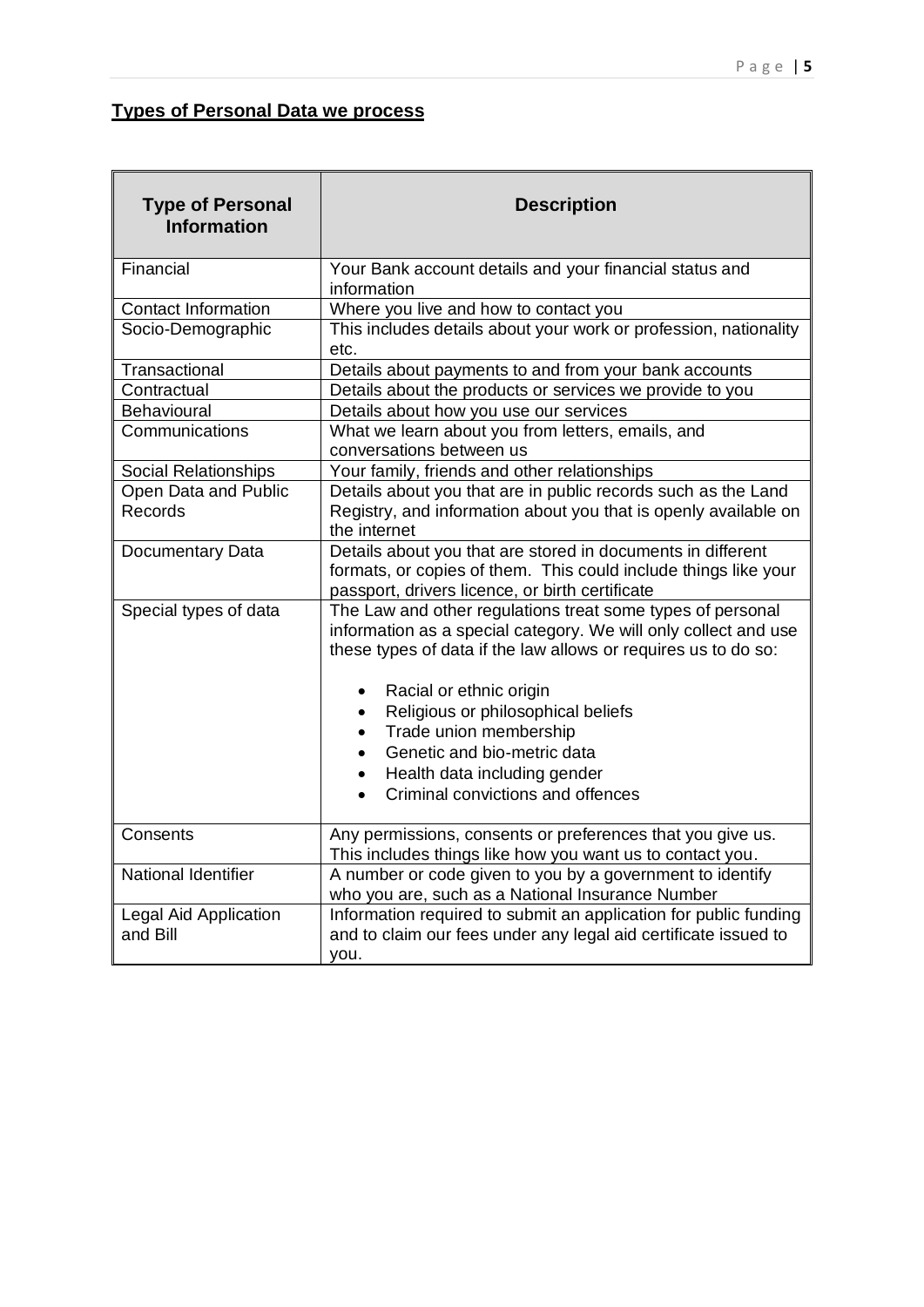# **Sources of Data**

We collect personal data from various sources:

| <b>Data</b>                                                                                   | <b>Source</b>                                                                                                                                                                                                       | <b>Purpose</b>                                                                                                                     |
|-----------------------------------------------------------------------------------------------|---------------------------------------------------------------------------------------------------------------------------------------------------------------------------------------------------------------------|------------------------------------------------------------------------------------------------------------------------------------|
| Data you give us when you<br>instruct us to advise you or<br>act for you                      | You                                                                                                                                                                                                                 | To enable us to decide<br>whether to accept your<br>instructions and to progress<br>vour matter                                    |
| Data you give us by<br>letter/phone/email and other<br>documents                              | You                                                                                                                                                                                                                 | To enable us to decide<br>whether to accept your<br>instructions and to progress<br>your matter                                    |
| Data you give us when you<br>visit our website, via a<br>messaging service or social<br>media | You                                                                                                                                                                                                                 | To enable us to deal with<br>your query or request and to<br>contact you if appropriate                                            |
| Data you give us during<br>interviews                                                         | You                                                                                                                                                                                                                 | To enable us to advise and<br>represent you and to<br>communicate with other<br>solicitors and third parties<br>on your behalf     |
| Data you give us in client<br>surveys                                                         | You                                                                                                                                                                                                                 | To enable us to improve our<br>services and respond to any<br>expressions of<br>dissatisfaction                                    |
| Data provided to us by<br>referrers and introducers                                           | Referrers                                                                                                                                                                                                           | To enable us to contact you<br>and to enable us to decide<br>whether to accept your<br>instructions and to progress<br>your matter |
| <b>Fraud Prevention agencies</b>                                                              | Agency                                                                                                                                                                                                              | To enable us to comply with<br>the law and regulations and<br>carry out client due<br>diligence checks                             |
| <b>Estate Agents</b>                                                                          | Agents                                                                                                                                                                                                              | To enable us to act on your<br>behalf in relation to a land<br>transaction                                                         |
| <b>Other Solicitors</b>                                                                       | <b>Solicitor Firms</b>                                                                                                                                                                                              | As part of an exchange of<br>information to enable us to<br>progress the matter and<br>advise you                                  |
| <b>Public Bodies</b>                                                                          | Public Body such as HMRC,<br>HM Treasury, Local<br>Authority, Land Registry,<br>Land Charges Registry,<br>Probate Registry, Legal Aid<br>Agency, Police, CPS, Courts<br>Service and other<br>government departments | To enable us to advise you<br>and progress your matter.<br>To prevent fraud and money<br>laundering                                |
| Your GP or other medical<br>professional                                                      | Doctor                                                                                                                                                                                                              | To obtain appropriate<br>medical reports                                                                                           |
| The Legal Aid Agency                                                                          | LAA                                                                                                                                                                                                                 | Under our contractual<br>obligations we will receive                                                                               |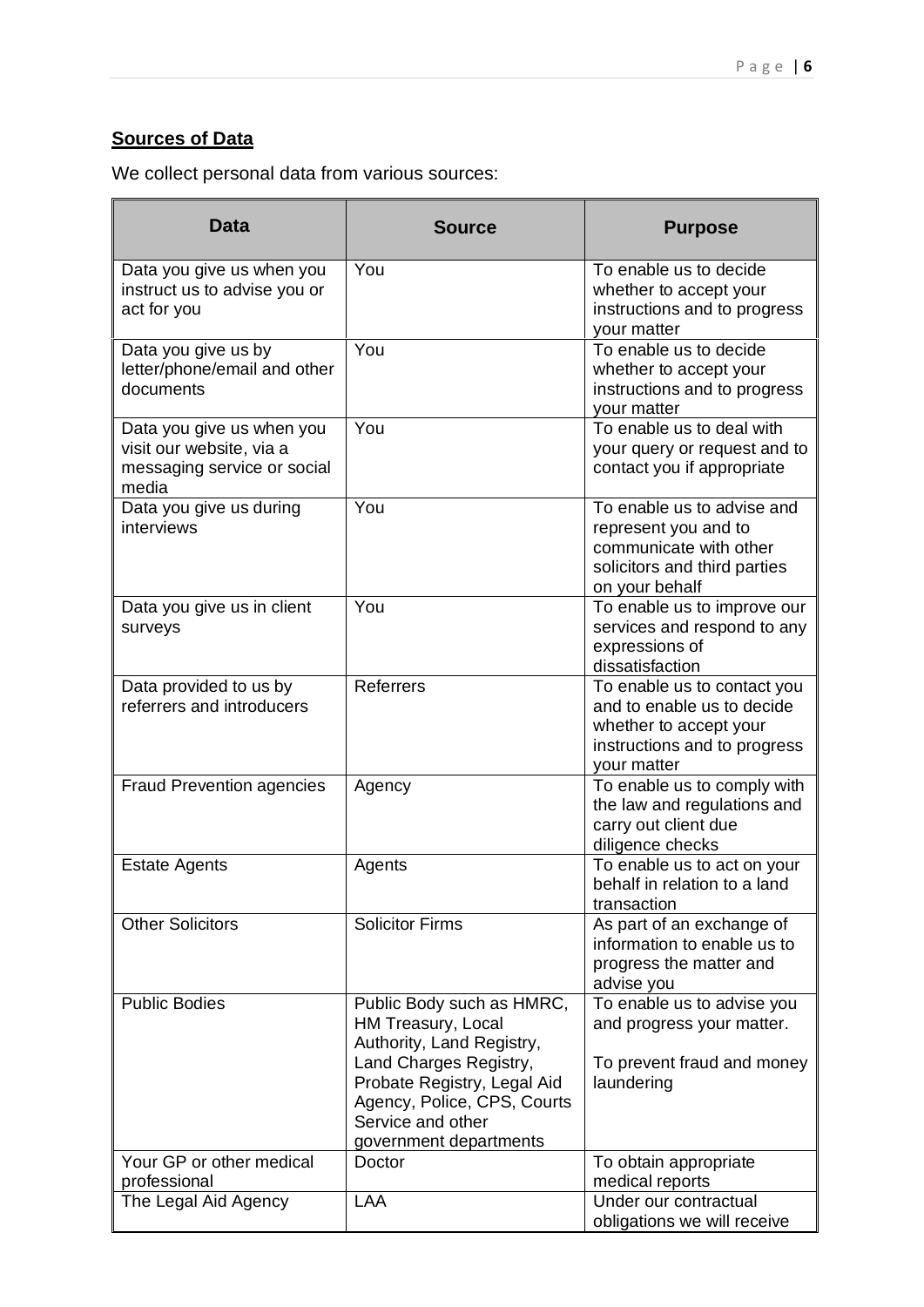|  | "Shared Data" from the LAA<br>if your matter is legally |
|--|---------------------------------------------------------|
|  | aided                                                   |

#### **Who we share your Data with**

Subject to the SRA Code of Conduct and the requirements with regard to client confidentiality, we may share your personal information with:

- Lawyers or other organisations on the other side of a matter or case
- Barristers or experts we instruct
- The courts and other tribunals
- Your Personal Representatives or Attorneys
- Auditors
- Lenders
- Estate Agents, IFAs, Referrers, etc
- Organisations that we introduce you to.
- HM Revenue and Customs
- The government both Central and Devolved
- Fraud Prevention Agencies including the National Crime Agency
- The SRA and other regulators
- ID checking organisations

#### **Automated Decision-Making**

We do not use automated decision-making systems. All decisions relating to you and your matter are made by a person.

#### **Personal Data we use**

We typically will use the following types of personal data:

- Your Name
- Date of Birth
- Home address
- Contact details such as phone numbers and email addresses
- Bank details and account information
- Medical information (where applicable)
- Employment details
- Data that identifies you by cookies when you use our website

#### **Sending Data outside the European Economic Area (EEA)**

Unless you instruct us in a matter or case that involves an international element, we do not normally send your personal data outside the UK or EEA. If we do, then we will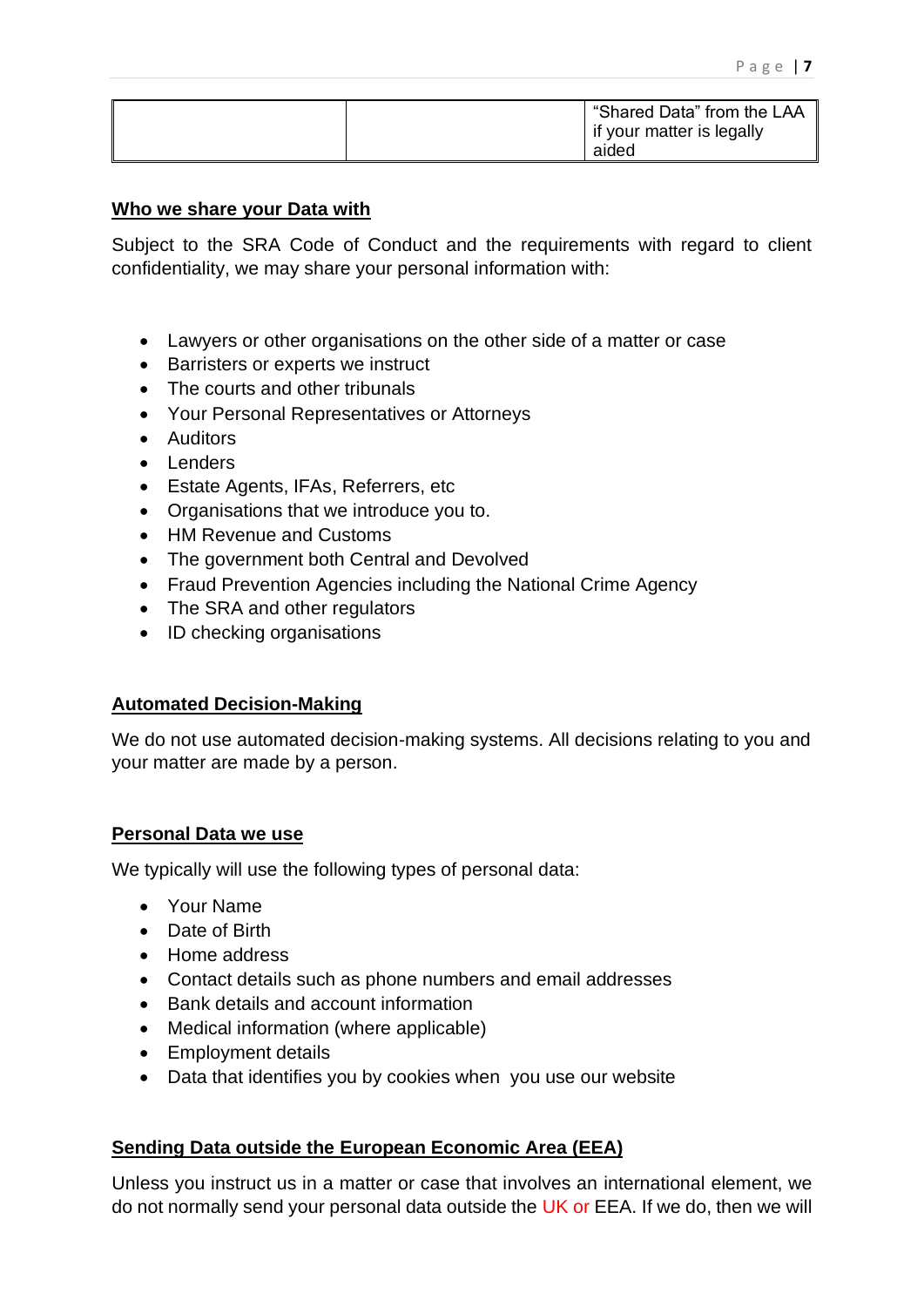seek your consent to do so, explain the risks to you and talk to you about UK adequacy decisions and potential safeguards depending on the country involved.

#### **Your refusal to provide Personal Data requested**

If you refuse to provide the information requested, then it may cause delay and we may be unable to continue to act for you or complete your matter.

#### **Marketing Information**

We may from time to time send you letters or emails about changes in the law and suggestions about actions that you might consider taking in the light of that information e.g. reviewing your will. We will send you this marketing information either because you have consented to receive it or because we have a "legitimate interest".

You have the right to object and to ask us to stop sending you marketing information by contacting us at any time. You can of course change your mind and ask us to send the information again.

#### **How long we keep your personal information**

We are legally obliged to keep certain information for at least 5 years and typically store your file for 6 years before destroying it.

In some cases, e.g. Legal Aid Matters we are obliged to keep your files for a longer period of time, this period will be set out in our closing letter to you.

We will store Wills and other documents indefinitely.

We will keep your name and personal contact details on our database until you tell us that you would like them removed e.g. where you have changed solicitor.

#### **How to get a copy of your Personal Information**

If you wish to access your personal data then write to:

Name:

Data Protection Supervisor/COLP

#### ADDRESS

#### **Telling us if your Personal Information is incorrect (**The right to rectification)

If you think any information we have about you is incomplete or wrong, then you have the right to ask us to correct it. Please contact us as above.

#### **Other Rights**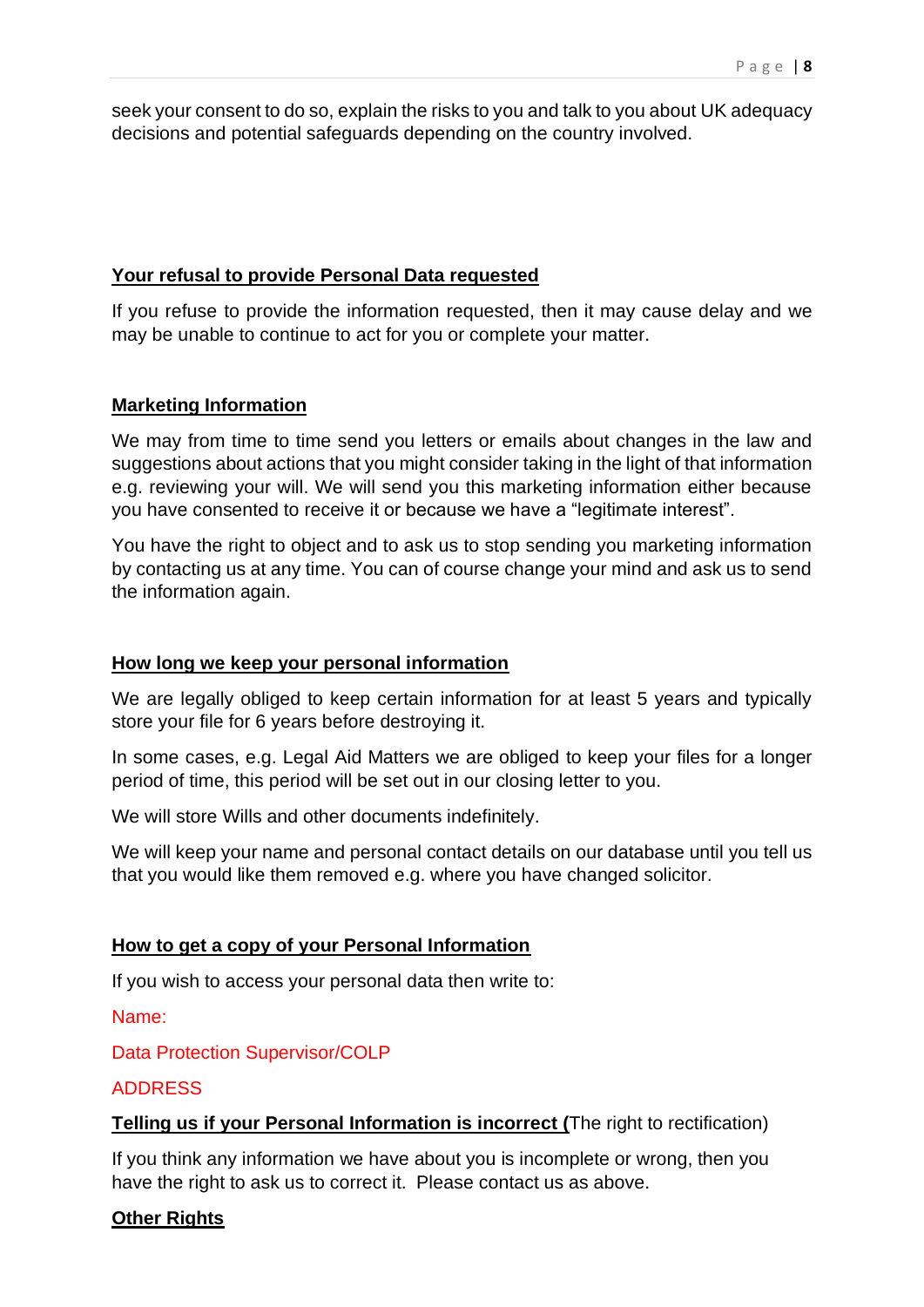As mentioned above you also have other rights, namely

- The right to erasure
- The right to restrict processing
- The right to data portability

You have the right to ask us to delete (erase) or stop us using your data if there is no longer any need for us to keep it (e.g. under a legal obligation).

In terms of data portability then subject to any lien we may enjoy for non-payment of fees, we will comply promptly (where permitted) to your request to transfer your physical paper file to another solicitor upon receipt of your signed consent. If your file is in electronic format we will take reasonable steps to export the file to a "portable format" where possible so that your new solicitor can upload it to their system. As many different IT systems are used by the legal profession we cannot guarantee that we can provide data in a compatible format.

# **Consent**

UK GDPR in some cases requires us to obtain your explicit consent *i.e.* 

(a) the racial or ethnic origin of the data subject,

- (b) his political opinions,
- (c ) his religious beliefs or other beliefs of a similar nature,

(d) whether he is a member of a trade union (within the meaning of the Trade Union and Labour Relations (Consolidation) Act 1992),

(e) his physical or mental health or condition,

(f) his sexual life,

(g) the commission or alleged commission by him of any offence, or

(h) any proceedings for any offence committed or alleged to have been committed by him, the disposal of such proceedings or the sentence of any court in such proceedings.

Where acting for you involves us processing such data we will seek your explicit consent e.g. when we plan to obtain your medical records.

You have the right to withdraw your consent by contacting us as stated above.

However, if you do so then we may not be able to progress you case or indeed continue to act for you.

#### **How to Complain**

If you are unhappy about how we are using your Personal Data then you can complain to us using the contact information above.

You also have the right to complain to the Information Commissioner's Office (ICO). Further details on how to raise a concern about our information rights practices with the ICO can be found on the ICO's website: <https://ico.org.uk/concerns>